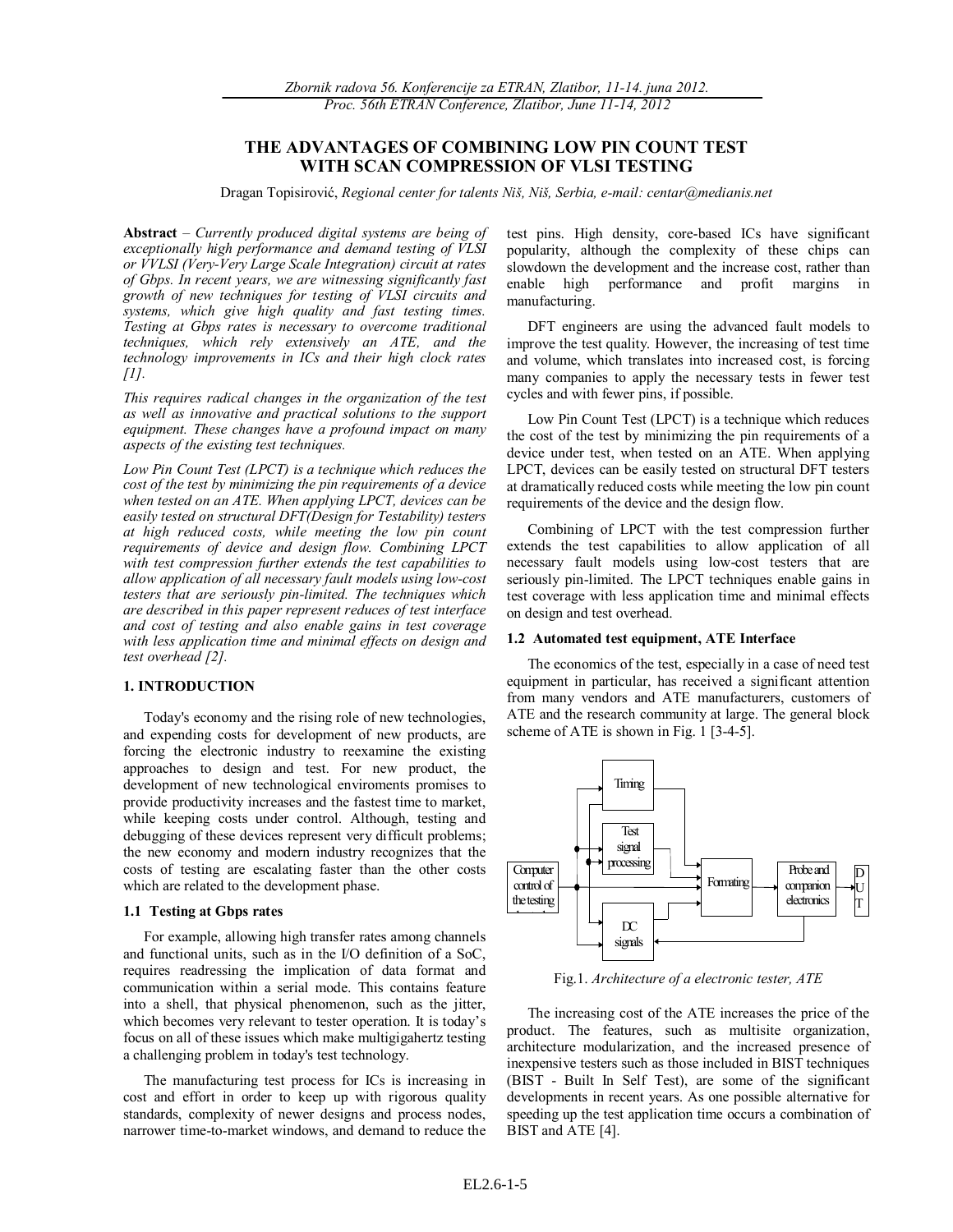The rigorous quality standards for manufacturing test of ICs, the complexity of newer technology nodes, and narrower time-to-market windows are increasing the cost and the effort to test the manufactured parts.

To improve the test quality, the DFT engineers are using advanced fault models, such as transition, path-delay, multiple-detect, bridging, etc., which intention is the catching of the additional defects, which are missed by the conventional stuck-at fault model.

There are two areas contributing to the increasing costs: the growing test data volume and the cost of the automatic test equipment (ATE). Each of these advanced fault models requires complex test sets, which are much bigger in size when compared to a conventional stuck-at pattern test set. The growing circuit size and support for other fault models increases the test data volume that has to be stored inside a tester and the test application time, which is directly proportional to the volume of test data shifted into the circuit via scan chains.

In order to extend life of the existing testers which are limited in the number of pins they support, a smaller tester interface is needed. This is achieved through reduction of dedicated pins required for test as well as functional pins that must be controlled and observed during test application. Specific test pins include tester scan channels, test control signals such as scan enable, and test clocks. Reducing the test and functional I/O pin interface to the tester, enables the use of cheaper testers that do not support large number of pins. This approach also simplifies design and manufacture of tester heads which can be very costly.

### **2. THE ECONOMICS OF TEST**

The cost of an ATE is non-linearly proportional to the number of pins it can support, operating frequency, pin electronics, and memory per pin. As the operating frequency of the devices increases, packages become more complex, the demand for scan memory keeps on rising, and the infrastructure cost to support test increases exponentially, affecting the profit of a product.

A purchase price of one tester can be calculated by using the following formula

$$
C = b + \sum (m \cdot x) \tag{1}
$$

where C represents the cost, and the representations of the other values can be viewed in Table I. This also requires adding of costs of a tester's life cycle, such as amortization and obsolescence, maintenance, costs of work (energy, replacable components and similar) [5].

Today, many producers of testing devices exist. Depending on configuration one tester of high performance may cost a couple of millions dollar and more [6]. High quality probe and catcher, cost up to half milion dollar.

This has forced many companies to move from the fullbandwidth, at-speed functional testing to low-pin-interface structural test. In such cases, the ATE is able to perform structural testing effectively by using a scan for control and observability and internal PLLs for high-frequency clocking, but cannot perform functional testing. To overcome this limitation, sufficient testing must be incorporated into the device to ensure high fault coverage for structural testing and to ensure test quality, so that functional tests can be reduced drastically.

One of the common considerations for the Low Pin Count Test (LPCT) is a top-level chip routing, which can cause congestion in modular designs. The applying of the high quality test to each block, using as few as 1 or 2 channels, significantly reduces routing congestion. Other common test techniques for wafer and multi-site testing also benefit greatly from LPCT. Tester and design pin limitations can also limit the number of available pins for the test, thus mandating a low pin count test approach.

TABLE I. THE PRICES OF TESTERS

| Possibilities<br>of testers                       | Basic price $(b)$<br>k\$ | Price by pin<br>(m)<br>S | Number of<br>pins<br>(x) |
|---------------------------------------------------|--------------------------|--------------------------|--------------------------|
|                                                   |                          |                          |                          |
| ASIC and<br>uprocessor of<br>high<br>performances | $250 - 400$              | $2.700 - 6.000$          | 512                      |
| Systems with<br>mixed signals                     | $250 - 350$              | $3.000 - 18.000$         | $128 - 192$              |
| DfT Tester                                        | $100 - 350$              | $150 - 650$              | $512 - 2500$             |
| ASIC and<br>ucontroller of<br>low<br>performances | $200 - 350$              | $1,200 - 2,500$          | $256 - 1.024$            |
| Memory<br>chips                                   | $200+$                   | $800 - 1.000$            | 1.024                    |
| RF                                                | $200+$                   | ~50.000                  | 32                       |

## **3. LOW PIN COUNT TEST SOLUTIONS**

The following section describes and summarizes several LPCT methodologies that have been implemented to meet various designs and test requirements.

Even in some extreme LPCT applications, such as the 3 pin Tessent™ TestKompress® methodology described in this paper, high data and test time compression ratios greater than 25x have been demonstrated with no impact on the test coverage. When functional pin access is provided by using boundary scan cells, higher test coverage of logic between the scan cells and the top-level pins can be achieved.

The focus is on manufacturing test which requires high quality deterministic test patterns which can effectively identify manufacturing defects in silicon. Low Pin Count Testing provides an effective manufacturing test methodology, which means that those devices can be tested with high quality deterministic test patterns and in a cost effective manner. This is achieved by reducing the number of pins which come in contact with the tester during execution of structural test for the device. Various design and test requirements drive the need to reduce the number of pins in the tester interface. This includes scan and test control pins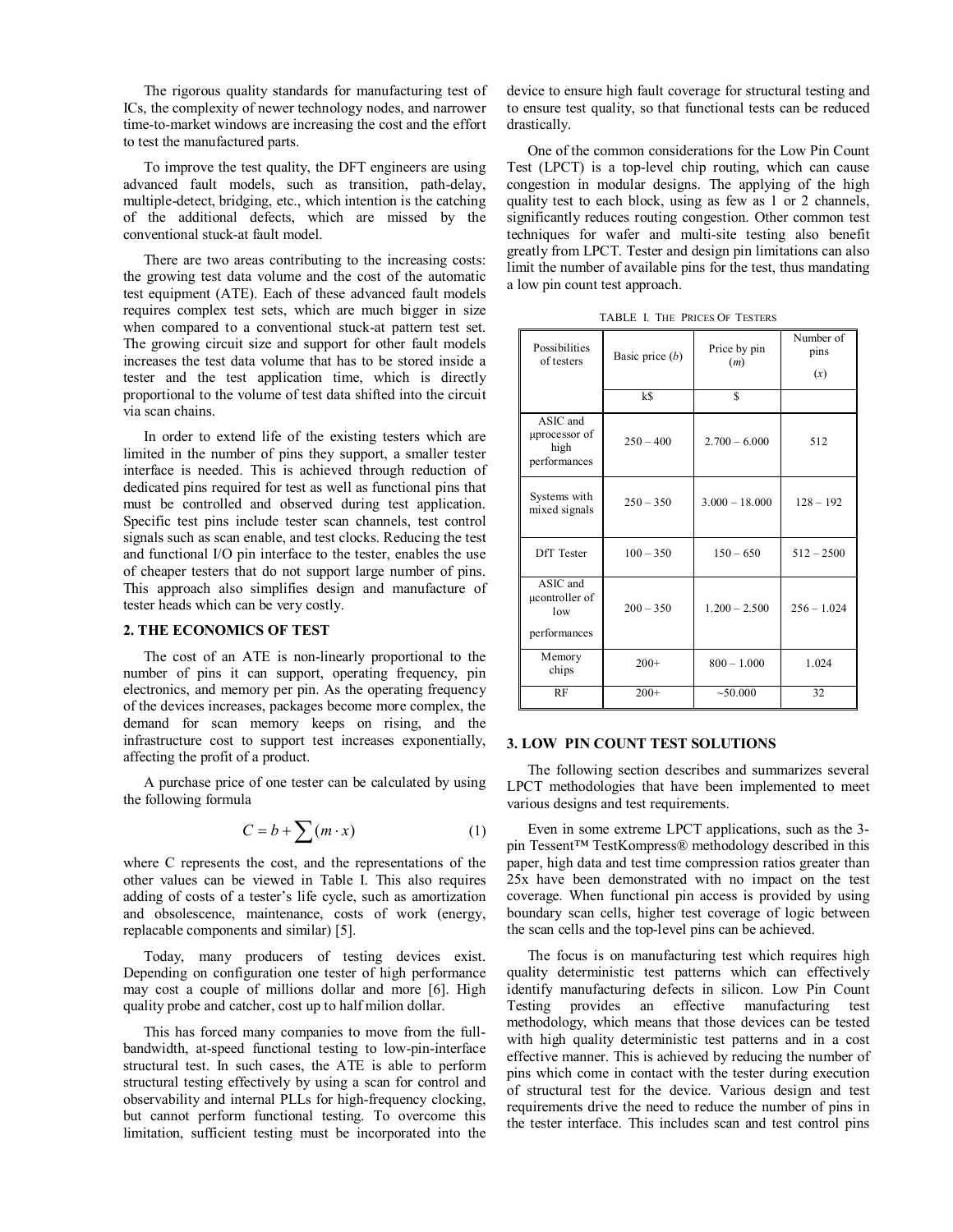and functional pins, in some cases. Many of the common motivations for LPCT are listed below.

## **3.1. Design Pin Limitations**

Corresponding electronics, that is a board for interface with device or circuit under test (DUT-CUT), DIB (Device Interface Board), represents electrical interface between ATE and DUT. There are various form and size of DIB, but their common functions are to provide reliable and uncomplicated separable electrical interface between DUT and electrical instruments of the tester.

VLSI testers, that are available on the market, may satisfy different needs. In contrast to PCs, testers have no standard architecture. Every producer of testing equipment is trying to apply some unique performance in order to complete with rival producers. Different producers of testing equipment build their own S/W platform for testing. Moreover, test routines developed for one type of tester frequently are very difficulty to translate for use on other testers because of H/W optimization to testers. Fortunately, the majority of automatic tester has many common functions and features.

Beyond the chip-level test interface, LPCT provides a significant value in reducing the chip top level routing and congestion. Today's modular design practices require a reduction to the number of connections between cores and top level pins. LPCT enables application of test data with very few pins while maintaining the ability to apply a high quality deterministic patterns to each core with minimal test interface routed to each I/O pin.

Although designs continue to grow in size, package pins have not maintained the same growth rate. In fact, many applications require fewer pins despite the gate count increase. In addition, an increase in the number of required analogue pins is reducing the number of digital pins available for digital test. Similarly, mixed-signal designs with small digital content may have as few as three digital pins, thus greatly complicating scan test.

## **3.2 Wafer Test application**

One of the challenges of wafer test application is the number of contacts that the test head must make with each die on the wafer. Each additional contact point results in additional cost due to the required precision and accuracy and the risk of poor contact. There's also potential for damage to the die as a result of each contact. By minimizing the test and functional interface requirements, LPCT addresses these concerns and ensures that yield is not reduced as a result of wafer test. Designs with multiple test access interfaces can be configured with fewer pins for wafer test while still providing a full pin interface for package test.

To avoid the one hours work of analyzing all failures, we developed a metodology to correlate electrical failures to particular process steps[7]. In this step, we used metodology that dedicated inline defectivity inspections during fabrication. Comparing the wafer imagines with the layout, we can use a third-party tool to identify abnormalities.

## **3.3 Multi-site Testing**

A smaller test interface is required for effective application of the same test patterns to multiple devices in parallel. This technique, called multi-site testing, multiplies

the value of scan compression by simultaneous test data application and observation. Low pin count test increases the number of devices that can be tested in parallel, greatly reducing test application time and test cost. Although not limited to wafer test, multi-site testing is most commonly used during wafer test.

#### **3.3 High Quality Test at Board and System Levels**

A common test methodology for board and system level test is Built-in Self-Test (BIST), shown on Fig.2., which applies pseudorandom patterns to the device and compresses the circuit responses into a signature [6].



Fig.2. *Architecture of chip with built in self-test.*

However, some devices may not be suitable for BIST and require in-system test patterns that target specific defect mechanisms deterministically. In order to apply deterministic patterns in system, a low pin count interface such as the standard IEEE 1149.x Test Access Port (TAP) is required. The 4 or 5 pin TAP interface standardized chip-level access across the board and is commonly used to apply tests at board and system test.

## **3.4 Low Channel Tessent TestKompress**

For many designs, Tessent TestKompress alone can meet the reduced pin count requirements by reducing the scan interface to the tester.

The Tessent TestKompress decompressor (Fig. 3.) is uniquely capable of encoding significant data through very few scan channels, enabling it to achieve high compression of test data and test application time with very few scan channels. Using patented technology, the compactor expands this capability further in the presence of unknown  $(X)$  states.

In order to reduce pin count in cores or chip level of designs, Tessent TestKompress can apply high quality deterministic test patterns with as few as 1 scan channel. This can greatly simplify top level routing for cores and simplify the tester interface for chip level, wafer, and package tests. Aggressive compression by using only 1 or 2 channels can be achieved with the dramatic results.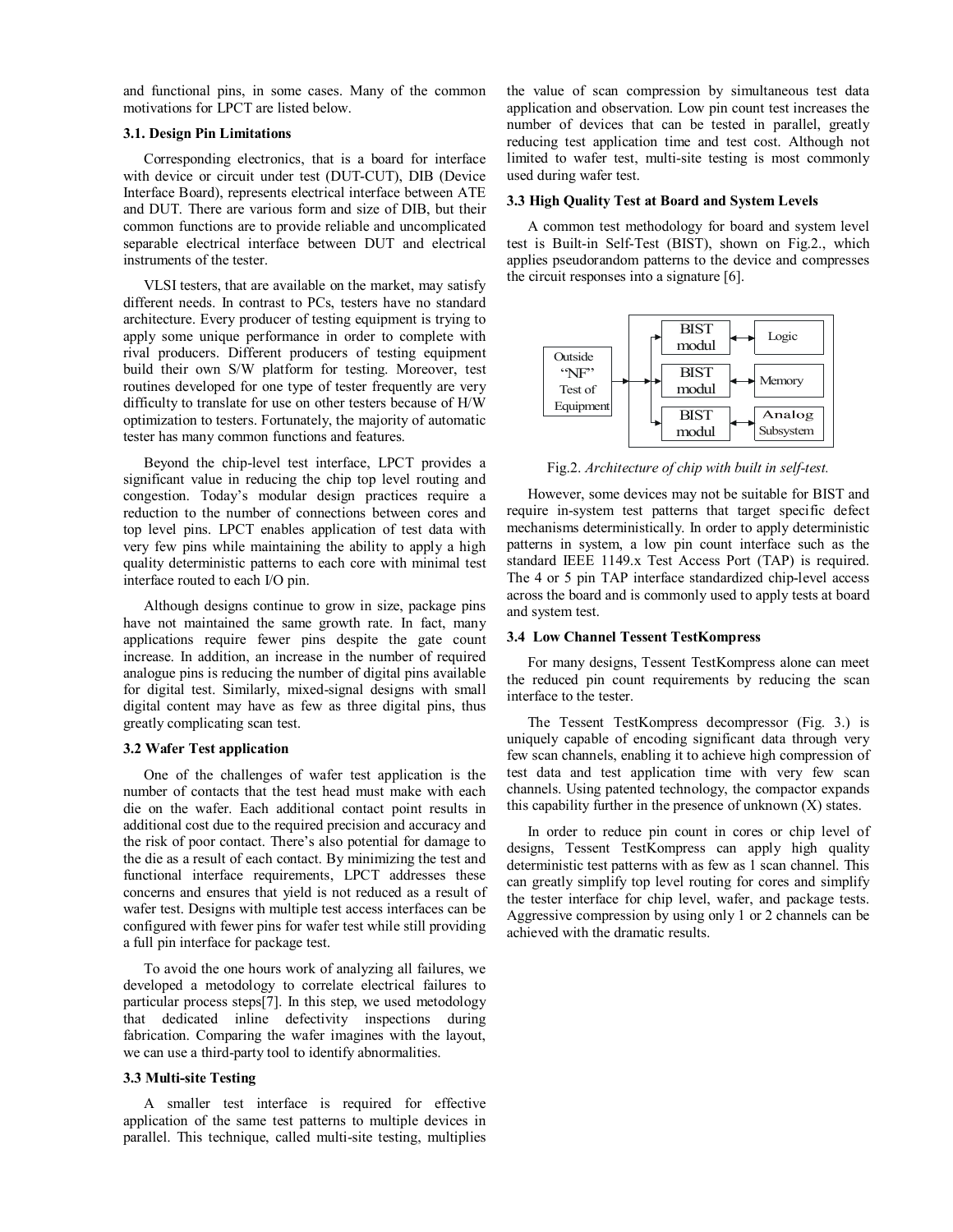

Fig.3. *Tessent TestKompress Architecture*

For modular designs with several implementations of low channel Tessent TestKompress logic, a significant reduction in top level routing and block interface can be achieved. Additionally, identical blocks can share inputs that broadcast the test stimuli and further reduce test pins.

Another key requirement for manufacturing test is effective and accurate diagnosis. Tessent TestKompress patterns can be diagnosed during manufacturing with the same accuracy of uncompressed patterns using Tessent Diagnosis. This enables online diagnosis of failing devices on the manufacturing floor without the need for offline application of bypass patterns.

## **3.5 Functional Pin Access through TAP**

A standard scan methodology requires the tester to connect to all device pins in order to apply scan data through the scan I/O, drive values on the functional primary input pins and to observe circuit responses on the functional primary output pins. The basis of ideas that allows the implementation of these requirements is to add cell shift register with each input/output interface components.

The structure of the system that was designed to BS concept, it should contain at least four additional connections per PCB or chip, which is related to the signals TDI(Test Data In), TDO(Test data Out), TMS(Test Mode Select) and TCK(Test clock). The topological and functional, these signals must be processed before they lead to very "cells." This set of connections is required and is known as Test Access Port or TAP for short. Of course, as we have seen, the topological and functional, these signals must be processed before they lead to very "cells". When we say topology, we mean the fact that the TDI takes a serial input of BSR, taken as a TDO serial output. On the other hand, however, the TCK(Clock) and TMS are conducted in parallel to each BSC.

When we say functional, we mean the fact that on the basis of signals generated by other (Update-DR, for example). For this reason, the TAP complex is accompanied by a digital circuit whose name according to the standard, followed by TAP kontroler. Thus, the TAP controller is a sequential machine with 16 states that, in fact, acts as a protocol for the implementation of testing.



Fig.4. *Boundary Scan Access to Functional I/O Pins*

For example, consider this, compared BS concept and consideration in this paper, Fig. 4 depicts the basic configuration for this approach which eliminates the need for the tester to connect to the primary input and output pins directly.

 In order to enable the use of the TAP controller and facilitate functional pin access through the Boundary Scan Register (BSR), certain modifications are necessary in the BSR. In this test mode, the TAP controller is placed in the Shift-DR (Data Register) state, and the control signals for the boundary scan cells are bypassed. As a result, the signals for shifting and updating data on the boundary scan registers are generated by the tester. In this manner, the boundary scan cells can be fully controlled, regardless of the controller's state.

This greatly simplifies manufacture testing by using boundary scan cells since they will act as standard scan cells without continuously manipulating the TAP state machine.

#### **3.6 5-pin TAP Only Tessent TestKompress**

This low pin count test strategy utilizes the 4 or 5-pin TAP interface to control all scan hardware as well as the functional I/O pins using the techniques described in the previous section.



Fig.5. *Design using only TAP port to control Tessent TestKompress and boundary scan logic*

The ability to test the design deterministically using only the TAP ports makes it possible to test CUT or DUT that the design on board and in system as well as on the ATE.